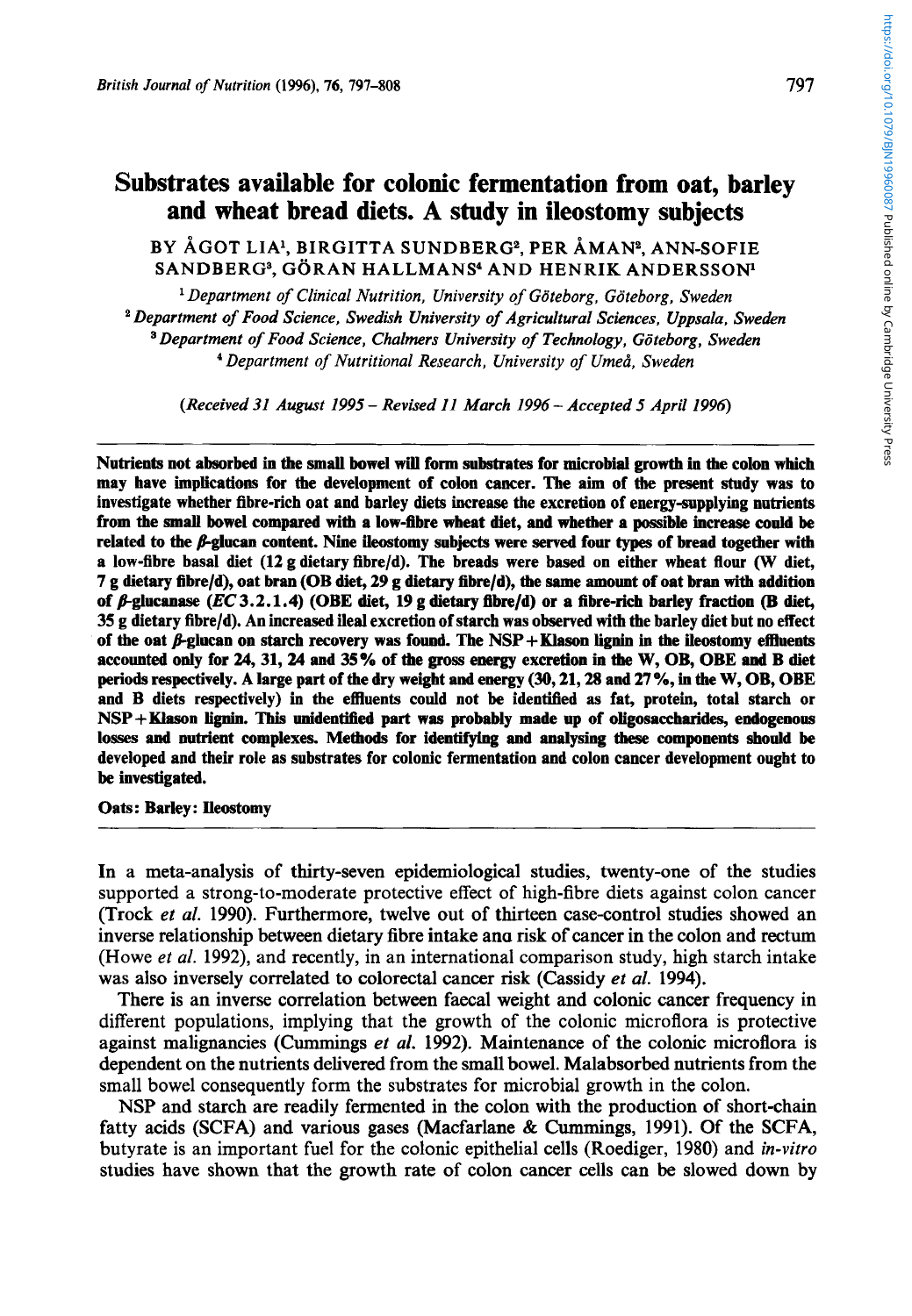butyrate (Kim *et al.* **1980).** Fermentation of starch increases the amount of butyrate formed in relation to other SCFA (Scheppach *et* al. **1988).** 

The mixed-linked  $(1 \rightarrow 3)$ ,  $(1 \rightarrow 4)$ - $\beta$ -D-glucans (in the present paper referred to as  $\beta$ glucan) in oat and barley may, due to their viscous properties, influence absorption in the small intestine (Braaten *et* al. **1991** ; Wood *et* al. **1994;** Lia *et al.* **1995).** The digestibilities of oat bran, rolled oats and different barley fractions have earlier been studied in ileostomy subjects (Englyst & Cummings, **1985;** Aman *et al.* **1995;** Livesey *et al.* **1995).** Food structure was found to be an important determinant of barley grain digestibility in the small intestine (Livesey *et al.* 1995). However, the specific effect of  $\beta$ -glucan on the amount of nutrients entering the colon has, to our knowledge, not previously been studied. In the present study a  $\beta$ -glucan-degrading enzyme was used to study the effect of oat  $\beta$ -glucan on small bowel excretion in ileostomy subjects.

The aim was to investigate whether  $\beta$ -glucan-rich oat and barley diets increase the excretion of energy-supplying nutrients from the small bowel compared with a low-fibre wheat diet, and furthermore, to see whether a possible increase could be mediated by the  $\beta$ -glucan. This was investigated in ileostomy subjects served with four kinds of bread together with a basal diet. The breads were based on either wheat flour, oat, bran, oat bran with addition of  $\beta$ -glucanase (EC 3.2.1.4) or a fibre-rich barley fraction. The sterol excretion from the small bowel with these diets has been presented in an earlier report (Lia *et al.* **1995).** 

## **SUBJECTS AND METHODS**

### *Subjects*

Nine subjects (six males and three females) with a median age of 57 (range 30–70) years and BMI of 24.6 (range  $21 \cdot 1 - 27 \cdot 2$ )  $\text{kg/m}^2$  volunteered for the study. The subjects had been proctocolectomized for ulcerative colitis **1-23** years earlier with only a minor portion of the terminal ileum removed. One of the subjects used antihypertensive drugs as well as thyroid substitute. In two other subjects the gallbladder was resected and they also used antihypertensive drugs. Apart from this, the participants were in good health without symptoms and signs of small-bowel inflammation or ileostomy dysfunction. The customary energy intake in the group was assessed by a **3** d dietary record, using household measures and estimated weights (g) of foods consumed. Median energy intake was **8585** (range **6590-16029)** kJ of which **37** (range **3141), 15** (range **12-18), 46** (range **37-52)** and **2** (range 0-1 **1)** % was from fat, protein, carbohydrate and alcohol respectively. Dietary fibre intake was **17** (range 10-24) g/d (according to the method of Asp *et al.* **1983).** Calculation of nutrient intakes was made using the KOSTSVAR software package (AIVO AB, Stockholm, Sweden).

### *Diets*

The subjects were served four different kinds of bread in random order in a crossover design. The bread supplied about 40% of the daily energy intake with the remainder made up by a constant basal diet adjusted to each subject's need determined from body weight **(140** kJ/kg; World Health Organization, **1985),** a 24 h diet recall and a test day before the study. Each kind of bread was eaten for two consecutive days with *5* d between the diet periods. The breads were based on wheat flour (W), oat bran (OB) (Kungsörnen AB, Sweden) or a roller-dried fibre-rich barley fraction (B) (denoted **M2** by Sundberg *et* al. **1995).** The fourth kind of bread (OBE) was also made from oat bran but with the addition of 2 g  $\beta$ -glucanase (GP 5000, Grindstedt Products A/S Braband, Denmark)/kg to the bread dough. The commercially available enzyme preparation was a purified  $\beta$ -glucanase (5000 units/kg measured by a Grindstedt viscosimetric method) which also contained xylanase (EC **3.2.1 .8)** and pectinase (EC **3.2.1 .15)** activities. The bread dough was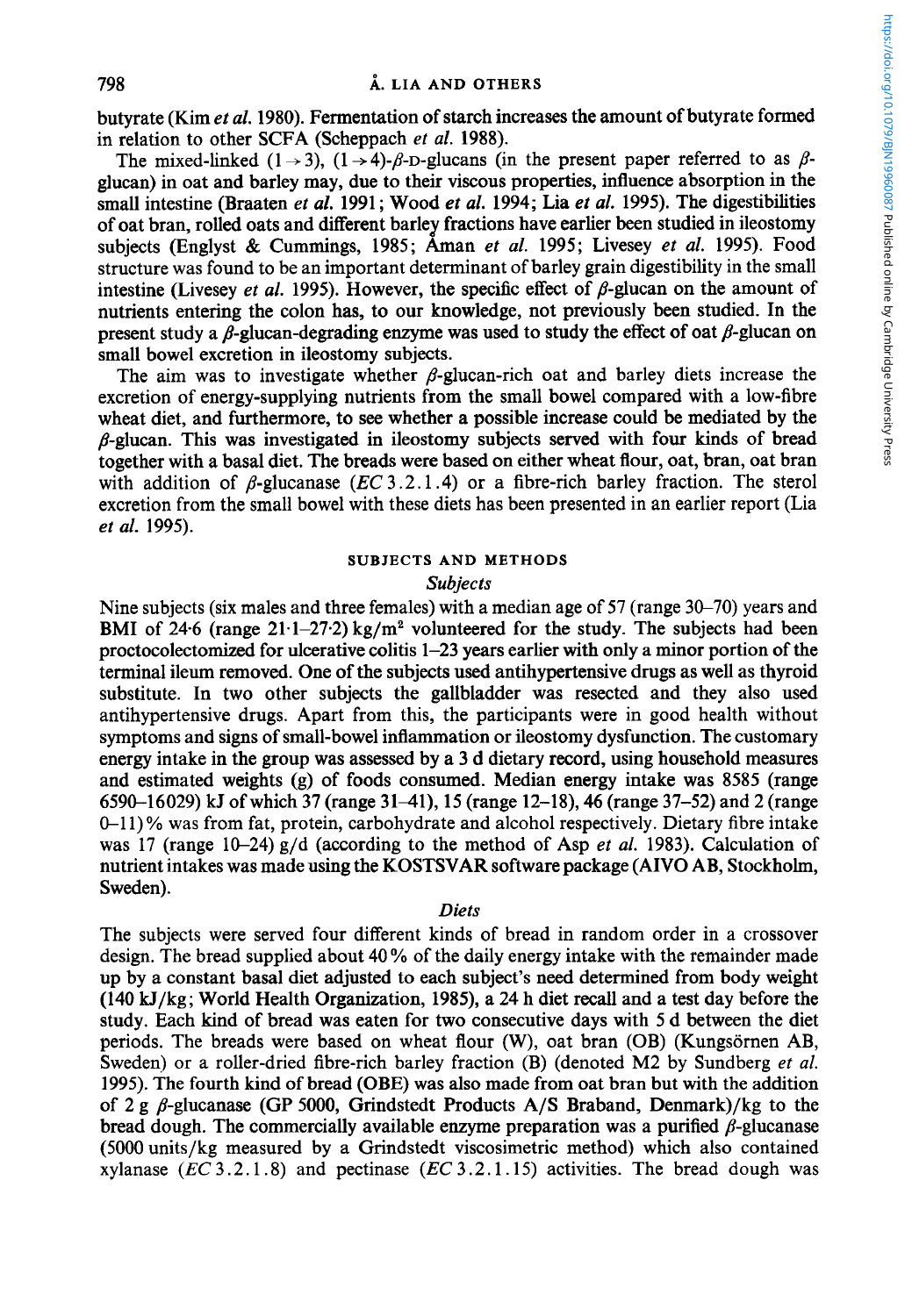allowed to ferment for **180** rnin at about **37"** and for a further **50** min after rolls had been made. During the fermentation the amount of  $\beta$ -glucan (degree of polymerization (DP) > 10) in the **b-glucanase-supplemented** bread decreased by about **70** %. The ingredients of the different breads (thirty rolls) were: W bread: wheat flour **1400** g, margarine **30** g, dry yeast **24** g, sugar **20** g, syrup **15** g, salt **12** g and water **800** g; OB bread: oat bran **675** g, wheat flour **450** g, wheat gluten **100** g, dry yeast **30** g, sugar **20** g, syrup 15 g, salt **12** g and water 1000 g; OBE bread: same as the OB bread but with addition of  $4 \text{ g } \beta$ -glucanase; B bread: fibre-rich barley fraction 830 g, wheat flour **450** g, wheat gluten **100** g, margarine **34** g, dry yeast 30 g, sugar **20** g, syrup **15** g, salt **12** g and water **1720** g.

The subjects were served six rolls of the OB, OBE or B breads daily, or four rolls daily of the W bread. The constant part of the diets consisted of creamed potatoes, a fish dish, a chicken dish, ham, turkey, margarine, honey, peach slices in syrup, cream and lowalcohol beer. Extra creamed potato and/or lemonade was added when more energy was requested. The food was prepared in a metabolic ward kitchen and kept frozen at  $-20^{\circ}$ until the day of consumption. Duplicate portions of all the basal diets were freeze-dried and analysed. More details about the preparation and components of the diets are described elsewhere (Lia *et al.* **1995).** The four diet periods will be referred to henceforth as the W diet, OB diet, OBE diet, and B diet respectively. The OB and OBE diets differed only in the amount and DP of the  $\beta$ -glucan. The B diet contained similar amounts of  $\beta$ -glucan to those in the OB diet to allow comparison of the effects on sterol excretion (Lia *et al.* **1995).**  The nutrient contents of the basal diets and the daily bread portions are presented in Table 1.

### *Procedure*

The subjects had a light evening meal the evening before each sampling period and nothing was consumed after **20.00** hours. On the experimental days the breakfast was served at 08.00 hours on the metabolic ward. The rest of the meals were eaten by the subject at home or work at **10.00** hours (coffee and bread), **12.30** hours (creamed potatoes, fish dish and bread), **17.00** hours (creamed potatoes, chicken dish and bread) and **20.00** hours (peach slices and cream). The ileostomy bags were changed every second hour from 08.00 to **23.00** hours and one or two bags were used between **23.00** and 08.00 hours the next day. The ileostomy bags were immediately sealed and frozen on solid CO, in a transportable Dewar vessel. The subjects delivered the frozen bags to the metabolic ward where the contents were weighed, freeze-dried, pooled into 24 h samples and kept frozen at  $-20^{\circ}$ until analysed.

### *Chemical analysis*

Freeze-dried food and ileostomy samples were analysed by similar methods, unless otherwise specified. The energy content was determined by combustion in a bomb calorimeter (Gallenkamp Automatic Adiabatic Bomb Calorimeter, Loughborough, Leics.). N was analysed using a modified micro-Kjeldahl technique (Sandberg *et al.* **1981)** and crude protein calculated as  $N \times 6.25$ . Analysis of analytically enzyme-available starch (including free glycose, maltose and malto-oligosaccharides) was performed according to the method of Aman *et al.* **(1994)** and the analysis of dietary fibre as the sum of NSP, enzyme-resistant starch and Klason lignin by the method of Theander *er al.* **(1995).** The enzyme-resistant starch was analysed by the method of Westerlund *et al.* (1989) and the  $\beta$ glucan according to Aman & Graham **(1987).** Fat was hydrolysed, extracted and methylated in the same way as the bile acids according to Bosaeus & Anderson **(1987)** and the fatty acid methyl ester fraction analysed as described previously (Lia *et al.* **1995).** The amount of triacylglycerol was calculated assuming the fatty acids to account for approximately **94%** of the total fat.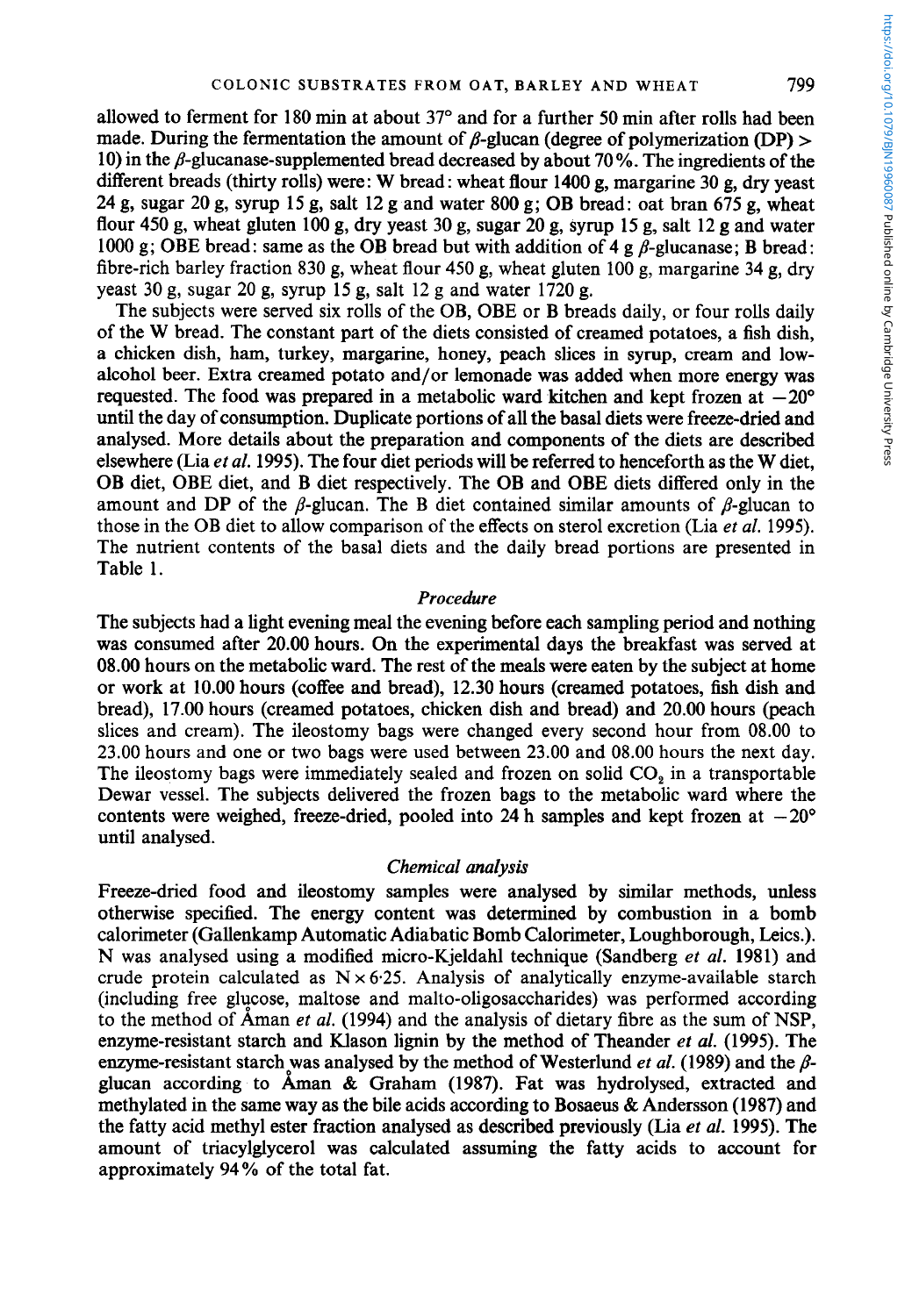| j                            |
|------------------------------|
|                              |
|                              |
|                              |
|                              |
|                              |
|                              |
|                              |
|                              |
| とこ こうこうこう しこうこうりょう           |
|                              |
|                              |
|                              |
|                              |
|                              |
|                              |
|                              |
|                              |
|                              |
|                              |
|                              |
|                              |
|                              |
|                              |
|                              |
|                              |
|                              |
|                              |
|                              |
|                              |
|                              |
|                              |
|                              |
|                              |
|                              |
|                              |
|                              |
|                              |
|                              |
|                              |
|                              |
|                              |
|                              |
|                              |
|                              |
|                              |
|                              |
|                              |
|                              |
|                              |
|                              |
|                              |
|                              |
|                              |
|                              |
|                              |
|                              |
|                              |
|                              |
|                              |
|                              |
| .<br>.<br>.                  |
|                              |
|                              |
|                              |
|                              |
|                              |
|                              |
|                              |
| i<br>:<br>:                  |
|                              |
|                              |
|                              |
|                              |
|                              |
|                              |
|                              |
|                              |
|                              |
|                              |
|                              |
| המוני ביו המה וה<br>$\vdots$ |

|                                  | Constant part*<br>Basal diet | Variable part (bread) |        |            |           |  |
|----------------------------------|------------------------------|-----------------------|--------|------------|-----------|--|
|                                  |                              | Wt                    | OВ     | <b>OBE</b> | в         |  |
| Gross energy $(kJ/d)$            | 7530 (5290-12250)            | 3510                  | 4640   | 4650       | 5160      |  |
| Fat $(g/d)$                      | $80.3(64.4 - 91.6)$          | 13.9                  | 16.1   | 16.1       | 13.5      |  |
| Protein $(g/d)$                  | $61.3(54.4 - 79.4)$          | 26.2                  | $57-4$ | 57.5       | 53.3      |  |
| Enzyme available starch $(g/d)t$ | $72.7(35.6 - 92.4)$          | $127-9$               | 112.5  | 1150       | $136 - 7$ |  |
| Dietary fibre $(g/d)$ §          | $12.5(8.3-20.0)$             | 66                    | 29.0   | 19-4       | $35-1$    |  |
| Enzyme resistant starch $(g/d)$  | $0.6(0.3-1.8)$               | $1-4$                 | $1-1$  | 1·1        | $2-2$     |  |
| $\beta$ -Glucan (g/d)            | $0.5(0.3-0.6)$               | $0-7$                 | $12-0$ | $3-3$      | $12 - 4$  |  |

Table 1. *Nutrient content of the basal diet and bread portions in the four diet periods* 

**W**, wheat diet; OB, oat bran diet; OBE, oat bran diet with  $\beta$ -glucanase  $(EC\ 3.2.1.4)$ ; **B**, barley fibre diet.

\* **Median and range for nine subjects.** 

 $\dagger$  Determined *in vitro* by the analytical procedure (Åman *et al.* 1994).

*8* **NSP, enzyme-resistant starch** and **Klason lignin.** 

### *Calculation of dietary and stoma1 gross energy contents*

From *gross* energy values and nutrient analysis the proportions of energy from fat, protein, dietary fibre and other carbohydrates could be calculated. The energy conversion factors used were:  $39.3$  kJ/g,  $23.6$  kJ/g,  $17.5$  kJ/g and  $17$  kJ/g for the heat of combustion of fat, protein, dietary fibre and other carbohydrates respectively (Southgate & Durnin, 1970).

## *Statistics*

Data are presented as median and 95% confidence interval for the median (Altman, 1991). Wilcoxon matched pairs signed rank sum test was used for comparison of the excretion between day 1 and day 2. No difference was observed and consequently the mean excretion for the 2 d was used in further analyses. Recovery was calculated as a percentage of intake. For comparison of the recoveries and excretion patterns between the four diet periods, Friedman two-way **ANOVA** by ranks was used and multiple pairwise comparisons of the ranks performed (Siege1 & Castellan, 1988). **A** non-parametric analysis of the data was chosen because the data did not follow a Gaussian distribution. Some individuals showed extensively deviating values in some of the variables. Differences were considered significant at  $P < 0.05$  (two-sided test). No specific significance level was attainable from the ranking test. The statistical package Systat (1992) was used for the analyses.

### *Ethical considerations*

The subjects gave informed consent and the study was approved by the Ethical Committee of Sahlgrenska Hospital.

### **RESULTS**

The values for effluent collected and the gross energy and nutrient contents of the effluent are presented in Table 2. The wet and dry weights of the effluents were significantly higher in the OB and B diet periods than the W diet period.

The excretion and recovery of **gross** energy and nutrients are presented in Table 2 and Table 3 respectively. **A** significantly higher fat recovery was observed in both the OB and OBE diet periods compared with the W diet period. The recovery of N was significantly higher in the OB than in the W diet period.

The amount of starch resistant to digestion in the small intestine is here referred to as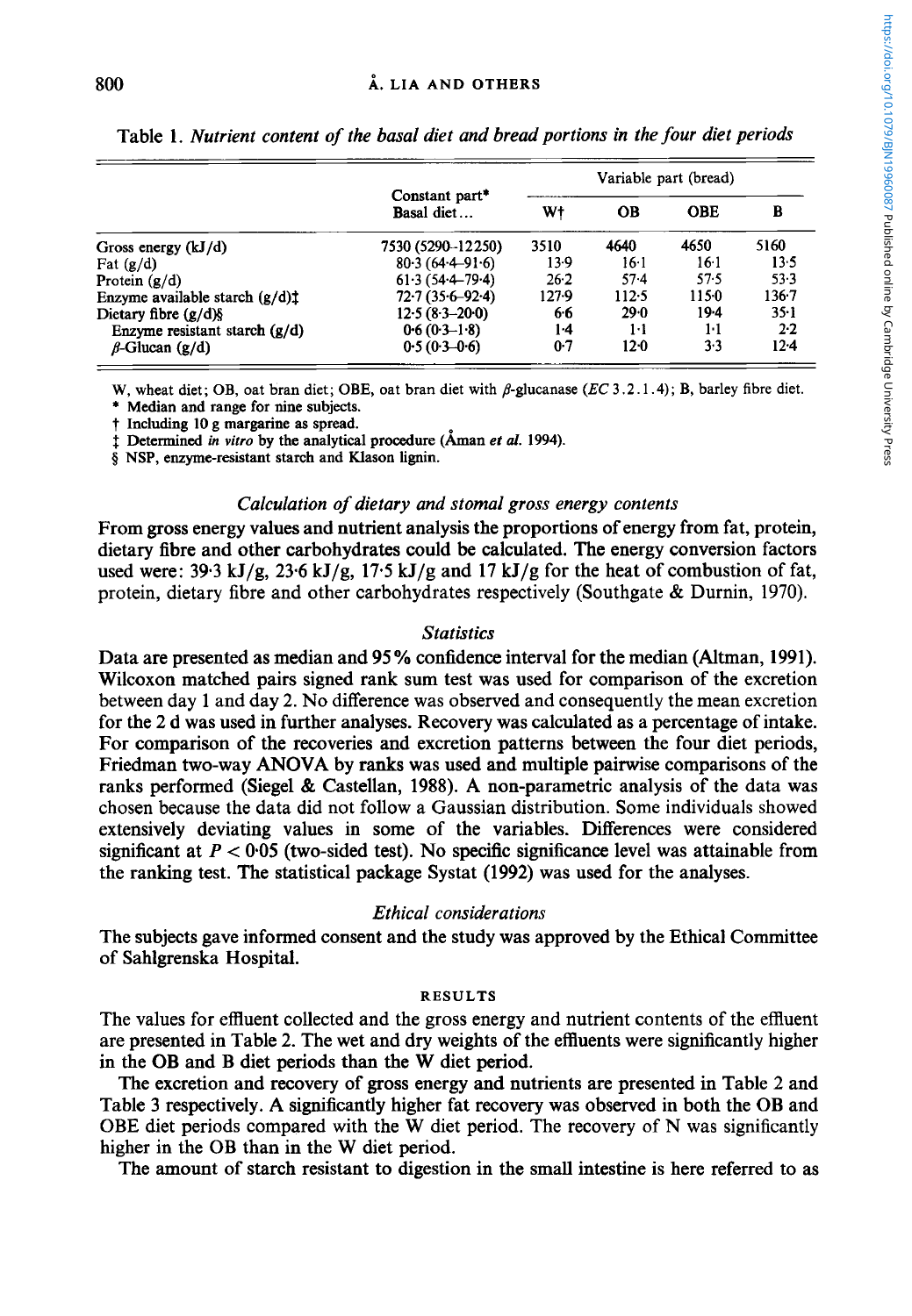|                                      | Diet periods        |                     |                     |                            |  |  |
|--------------------------------------|---------------------|---------------------|---------------------|----------------------------|--|--|
|                                      | W                   | OВ                  | OBE                 | в                          |  |  |
|                                      | Median (95% CI)     | Median (95% CI)     | Median (95% CI)     | Median $(95\% \text{ CI})$ |  |  |
| Wet wt $(g/d)$                       | 517 (399–775)       | 890 (686-1025)      | 716 (520–859)       | 914 (737–1023)             |  |  |
| Dry wt $(g/d)$                       | $46.5(41.9 - 57.8)$ | $91.4(88.3-105)$    | $80.5(72.5-93.2)$   | $98.0(87.5 - 103.6)$       |  |  |
| Gross energy $(kJ/d)$                | 870 (710-990)       | 1690 (1610–1920)    | 1510 (1380-1740)    | 1790 (1520-1930)           |  |  |
| Fat $(g/d)$                          | $0.8(0.6-1.0)$      | $5.5(4.6-6.0)$      | $4.7(3.0 - 5.0)$    | $2.0(1.5-2.5)$             |  |  |
| Protein $(g/d)$                      | $11.3(10.6-13.8)$   | $22.2(19.7-25.0)$   | $20.0(18.1-23.1)$   | $20.6(17.8-21.6)$          |  |  |
| Enzyme available<br>starch $(g/d)$ † | $3.2(2.5-5.1)$      | $2.9(2.8-5.1)$      | $3.4(2.6 - 5.2)$    | $40(3.4 - 5.81)$           |  |  |
| Dietary fibre $(g/d)$ :              | $13.7(11.3-16.9)$   | $33.1(31.0 - 34.9)$ | $22.8(20.9 - 28.1)$ | $37.0(33.3 - 41.7)$        |  |  |
| Enzyme resistant<br>starch $(g/d)$   | $2.1(1.7-2.6)$      | $1.9(1.3-2.4)$      | $2.2(1.7-2.6)$      | $2.8(2.3-3.3)$             |  |  |
| $\beta$ -Glucans (g/d)               | $0.4(0.3-0.4)$      | $10.9(10.4-11.6)$   | $2.3(2.1-2.6)$      | $10.8(9.5 - 11.0)$         |  |  |

**Table** *2. The amounts of wet and dry matter, energy and nutrients in the ileostorny efluents from subjects consuming four diferent diets\**  (Median values and 95 % confidence intervals for nine subjects)

W, wheat diet; OB, oat bran diet; OBE, oat bran diet with  $\beta$ -glucanase *(EC* 3.2.1.4); B, barley fibre diet.

\* For details of diets see Table 1.

t Determined *in vitro* by the analytical procedure (Aman et *al.* 1994).

 $†$  NSP, enzyme-resistant starch and Klason lignin.

# **Table** *3. Recovery* (%) *of energy and nutrients in ileostomy eflwnts from subjects consuming four diferent diets, during a 24 h period\**

(Median values and 95 % confidence intervals for nine subjects)

|                             | Diet periods                  |                                                                 |                           |                           |         |
|-----------------------------|-------------------------------|-----------------------------------------------------------------|---------------------------|---------------------------|---------|
|                             | w                             | <b>OB</b>                                                       | <b>OBE</b>                | в                         |         |
|                             |                               | Median (95% CI) Median (95% CI) Median (95% CI) Median (95% CI) |                           |                           | P†      |
| Gross energy                | $7.7(6.8-8.6)^{a}$            | $14.8 (12.8 - 15.8)^b$                                          | $12.9(11.4-14.2)^{ac}$    | $14.1 (11.6 - 15.2)^{bc}$ | < 0.001 |
| Fat                         | $0.9(0.7-1.0)^{a}$            | $5.6(5.0-6.7)^{b}$                                              | $4.8 (2.1 - 5.0)^{b}$     | $2.3(1.6-2.7)^{ab}$       | < 0.001 |
| Protein                     | 13.4 (10.9–15.0) <sup>a</sup> | $17.8(16.8-21.5)^{b}$                                           | $17.1 (15.0 - 18.0)^{ab}$ | $17.1(15.9-18.5)^{ab}$    | < 0.001 |
| Enzyme available<br>starcht | $1.6(1.4-2.4)^{a}$            | $1.6(1.5-2.5)$ <sup>ab</sup>                                    | $1.8(1.4-2.4)^{ab}$       | $2.0(1.6-2.6)^{b}$        | $0-009$ |
| Dietary fibres              | $72.1 (66.0 - 77.8)^{a}$      | $81.7(73.7 - 84.2)^{ab}$                                        | $75.2 (67.7 - 85.3)^{ab}$ | $79.3 (76.2 - 85.5)^b$    | 0.024   |
| Enzyme resistant<br>starch  | $106 (96-1115)^{a}$           | $111 (82.2 - 130)^{ab}$                                         | $129(114-143)^{ab}$       | $94.6(89.1-106)^{b}$      | 0:003   |
| $\beta$ -Glucan             | $35.1(23.8-38.1)^a$           | $88.5(84.5-91.8)^{5}$                                           | $61.2 (58.1 - 66.7)^{ac}$ | $82.7(75.4 - 88.0)^{bc}$  | < 0.001 |

W, wheat diet; OB, oat bran diet; OBE, oat bran diet with  $\beta$ -glucanase (EC 3.2.1.4); B, barley fibre diet. **a, b, c** Different superscript letters denote a significant difference  $(P < 0.05$ , two-tailed) between ranks when making multiple pairwise comparisons (Siegel & Castellan, 1988).

\* For details of diets **see** Table 1.

t Friedman two-way analysis of variance by ranks.

# Determined *in vitro* by the analytical procedure (Aman et *al.* 1994).

**5** NSP, enzyme-resistant starch and Klason lignin.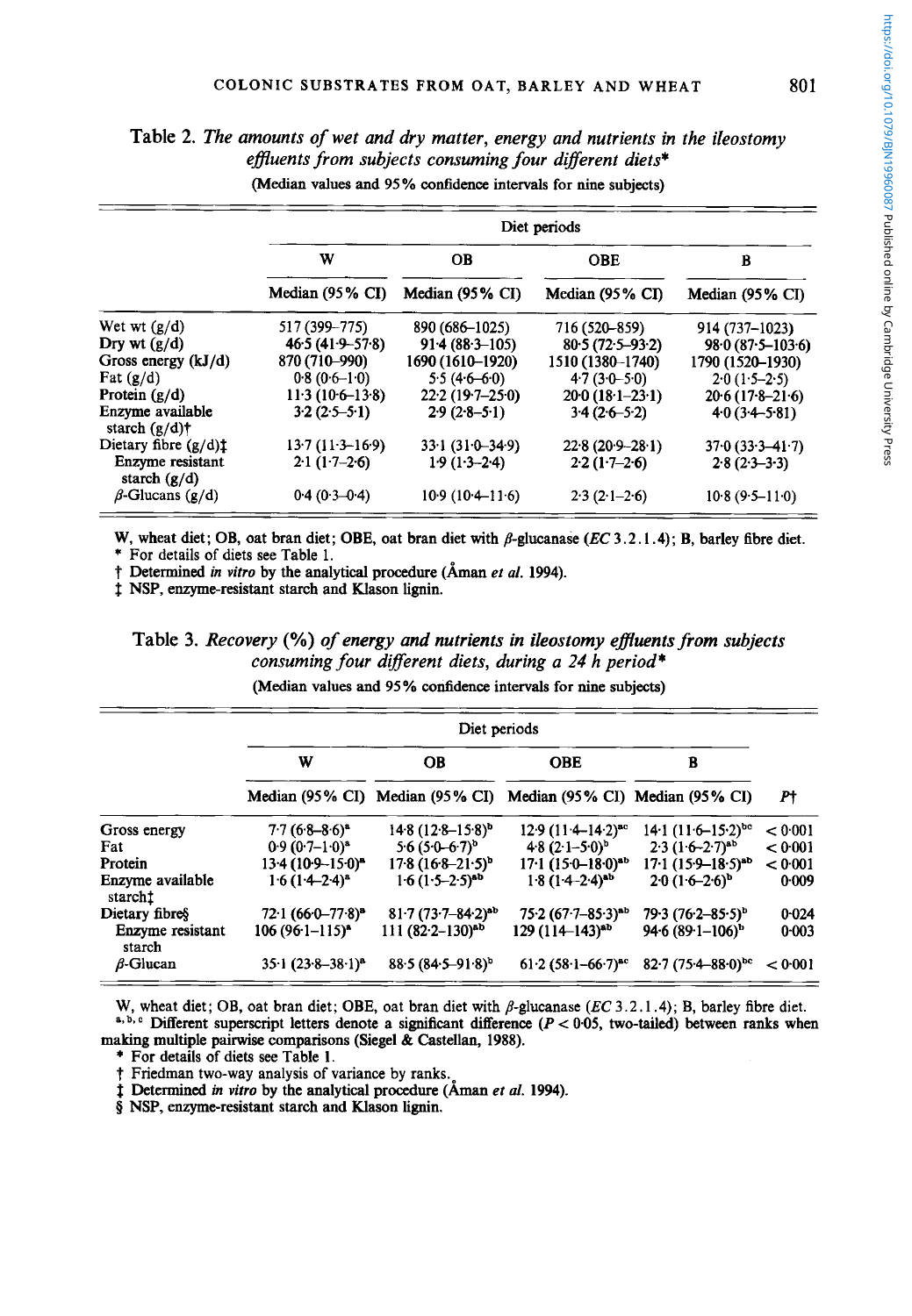

**Fig. 1. The proportions of energy supplied by fat**  $(\mathbb{E}$ **, protein**  $(\Box)$ **, total starch**  $(\boxminus)$ **, NSP+Klason lignin**  $(\blacksquare)$  **and the unidentified energy** (m) **excreted from the small bowel (median,** *R* **9). W, wheat diet; OB, oat bran diet; OBE,**  oat bran diet with  $\beta$ -glucanase (*EC* 3.2.1.4); B, barley fibre diet. For details of diets and procedures, see **Table 1 and pp. 798-800.** 

total starch excretion and calculated as analytically enzyme-available starch plus enzymeresistant starch. Total starch excretion amounted to **4.9** (CI **4.3-7.5)** g, **4.8** (CI **44-7.5)** g, 5.1 (CI 4.5-7.7) g, 6.6 (CI **5.49.1)** g in the W, OB, OBE and B diet periods respectively. These correspond to recoveries of **2.6** (CI **2.2-3-7)** %, **2.5** (CI **2.2-3.6)** %, **2-8** (CI **2.5-3.7)** *Yo*  and  $3.4$  (CI 2.7–4.0)% respectively. The recovery was higher in the B diet period than in the OB and W diet periods. Recovery of enzyme-available starch was higher in the B than in the W diet period.

The amounts of energy from fat, protein, total starch, NSP+Klason lignin and unidentified components in the effluents are presented in Fig. **1.** The unidentified energy was calculated by difference. The median proportions of energy in the W, OB, OBE and B diet periods were: from fat **3.8, 11.9, 11.0** and **4.4** % ; from protein **33.2, 302, 29.9** and **27.1** % ; from total starch **10-5,4\*8,5.7** and **6.7** % ; from NSP + Klason lignin **23.6,30.9,24.2**  and **351** % and from unidentified energy **29-9,21\*3,28-6** and **27.5** % respectively. There was a significant difference in energy proportions between the diet periods  $(P < 0.001$ , Friedmans **ANOVA).** 

## **DISCUSSION**

#### *The ileostomy model*

Balance studies in ileostomy subjects can be performed within a few days because the mouth-to-stoma1 transit time is short and the day-to-day variation within the subjects is small (Tornqvist et al. **1986).** The transit time through the small gut in ileostomy subjects is comparable with that in normal subjects (Holgate & Read, **1983;** Chapman *et al.* **1985;**  Englyst & Cummings, **1985).** However, there is a difference in the microbial population between a normal distal ileum  $(10<sup>6</sup>-10<sup>7</sup>$  bacteria/g) and the terminal ileum of ileostomy subjects **(107-108** bacteria/g) (Finegold *et al.* **1970;** Drasar & **Hill, 1974).** Provided the ileostomy bags are changed every **2** h and immediately frozen, the bacterial degradation of NSP and resistant starch is small (Sandberg *et al.* **1983;** Englyst & Cummings, **1985, 1987;**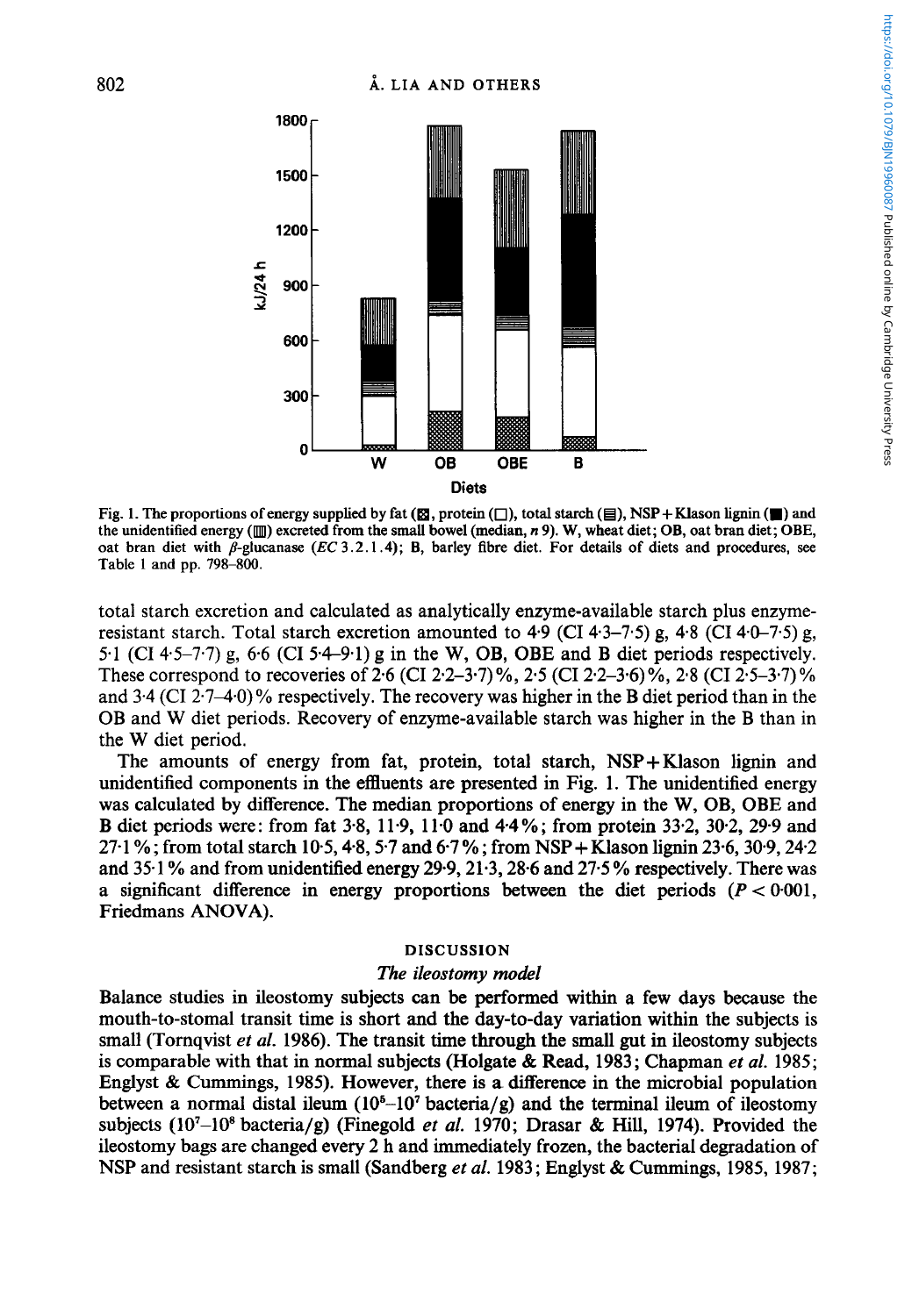Aman *et* al. **1995)** and only small amounts of **SCFA** have been detected in the ileostomy effluent (Englyst & Cummings, **1985;** Bach-Knudsen & Hessov, **1995).** Few studies have been performed to investigate the possible postoperative adaptation of the small intestine to the loss of colonic functions. Absorption of electrolytes has been found to increase after proctocolectomy (Hill, **1976).** However, the excretion of energy did not differ when comparing two groups of ileostomists given similar tube feeds in the early postoperative state and several months afterwards (Andersson *et* al. **1984a,** *b).* Thus, the ileostomy model seems to be a useful model for studying the digestibility of nutrients in the small bowel.

### *Starch recovery*

The  $\beta$ -glucan in oat bran did not affect the recovery of starch in the present study. The recoveries of enzyme-available starch in the OB, OBE and W diet periods are comparable with the amounts found in earlier ileostomy studies with oat and wheat (Englyst  $\&$ Cummings, **1985;** Aman et al. **1995).** In a study of diets containing flaked and milled barley the particle size was found to be an important determinant of starch digestibility in the small bowel (Livesey *et* al. **1995).** Starch recovery was **16.5** % from flaked barley and **0-9** % from milled barley (particle size  $\lt$  250  $\mu$ m) compared with the 2% recovery with the present barley fraction ( $< 800 \mu m$ ). The higher recovery of both total and enzyme-available starch in the B diet period compared with the **W** diet period may, thus, be explained by factors other than the content of  $\beta$ -glucan.

The fraction called enzyme-resistant starch in the present study is retrograded starch (mainly amylose) or the **RS,** fraction according to the definition of Englyst *et al.* **(1992).**  The recovery of enzyme-resistant starch is usually very close to **100%** (Schweizer et al. **1990;** Englyst *et* al. **1992;** Aman *et* al. **1995).** The explanation for a recovery of more than **100** % of the enzyme-resistant starch in three of the four diet periods in the present study might be that the food portions consumed by the subjects were thawed and reheated before consumption. Reheating of potatoes (creamed potato was served here) will produce more enzyme-resistant starch (Englyst & Cummings, **1987).** The duplicate portions were only thawed before homogenizing and freeze-drying and could consequently contain less enzyme-resistant starch than that actually eaten by the subjects. Moreover, the deep freezing and/or freeze-drying processes may have increased the amount of enzyme-resistant starch in the food and effluents to different extents (Scheppach *et* al. **1991).** The highest recovery was found in the OBE diet period which might also be explained by a possible effect of the enzyme treatment of the oat bran bread. It is to be observed, however, that the recoveries above **100%** here, correspond to less than **1** g of enzyme-resistant starch.

## *Excretion of fat and protein*

There was no difference in fat recovery in the OB and OBE diet periods despite extensive enzymic degradation of the  $\beta$ -glucan in the oat-bran bread in the latter period. This may be explained by the presence of fat in intact aleurone cell walls and maybe other types of cells in the oat bran that resist digestion in the small intestine and thereby act as barriers against digestive enzymes. The aleurone cell walls contain less  $\beta$ -glucan than the subaleurone layer and the starchy endosperm cell walls, and are therefore probably less sensitive to degradation by the enzyme preparation used (Webster, **1986).** 

The barley fraction was finely ground and contained less fat than the oat bran. This may explain the low fat excretion in the B diet period which was almost as low as in the wheat diet period. Physical characteristics rather than the  $\beta$ -glucan content could, thus, give a faecal loss of dietary fat. It is still to be determined, however, whether the fat excreted in the OB and OBE diet periods originates from the oat bran itself or from the rest of the diet.

The higher recovery of protein in the OB than in the W period could be an effect of the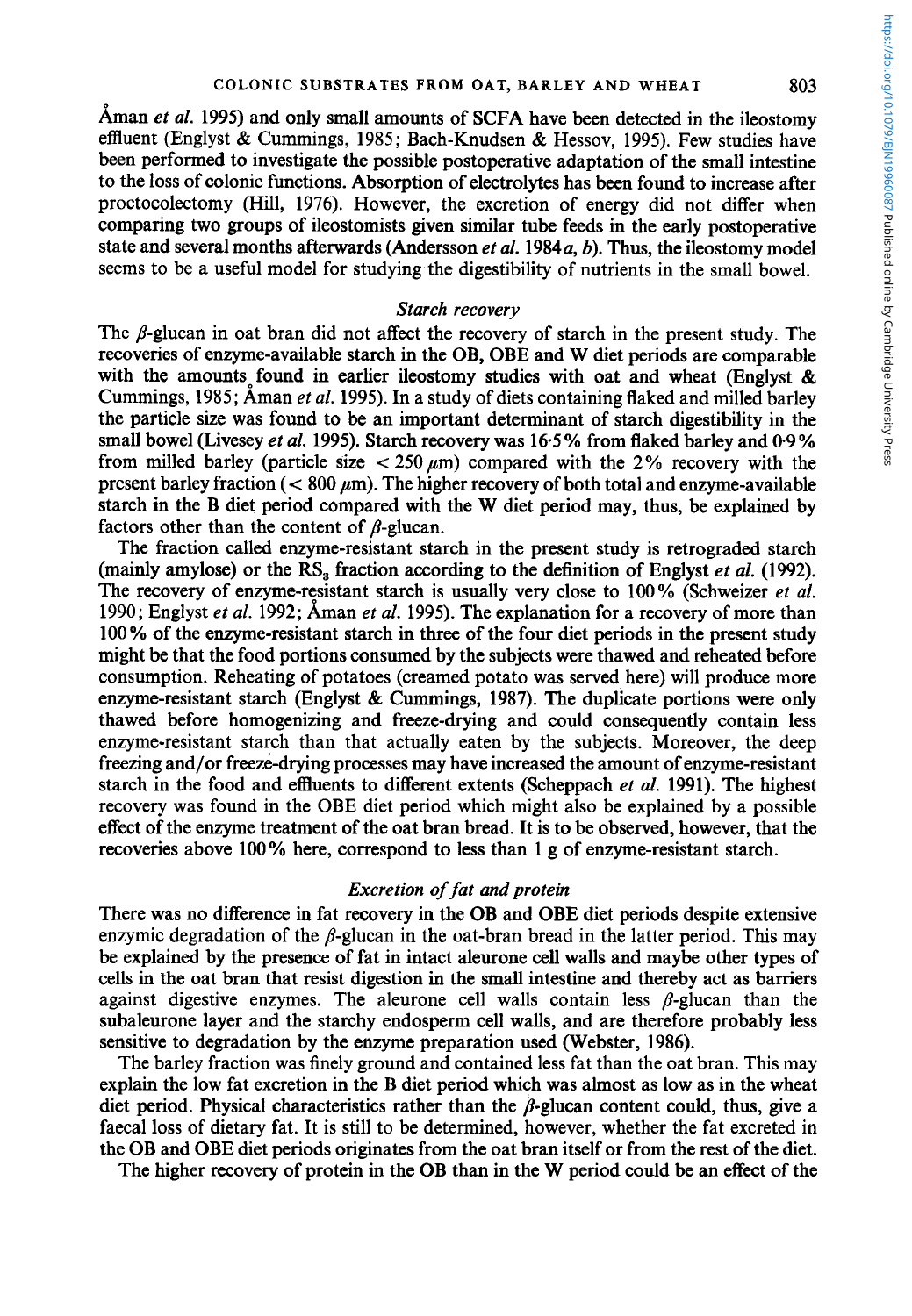## 804 **A. LIA** AND **OTHERS**

physical form of the food rather than the  $\beta$ -glucan or dietary fibre content (Chacko & Cummings, 1988).

## *Degradation of NSP and \$-gluean*

The low recovery of **NSP** in all diet periods may be explained by bacterial degradation in the collecting bags and/or the terminal ileum of the ileostomy subjects. In a recent study the degradation of **NSP** in a barley diet took place almost exclusively in the night bags (Livesey *et al.* 1995). The recoveries were 95% and 70% at 12 h and 24 h respectively, compared with the 78% recovery (24 h) in the B diet period in the present study.

Reduced molecular weight of the  $\beta$ -glucan was observed both in the day and night bags in the present study (B. Sundberg, unpublished results) which indicates bacterial activity in the bags during the daytime as well. The degradation capacity might, however, be limited which could explain the difference in  $\beta$ -glucan recovery between the diet periods also reported by Aman *et al.* (1995).

In the present study the recoveries of galactose residues, probably mainly present in galactans of the creamed potatoes, were only 82,62,76 and **74** % for the W, **OB,** OBE and B diet periods respectively. This indicates that NSP components other than  $\beta$ -glucan may also be degraded.

## *Excretion of energy*

**A** part of the energy excreted from the small bowel will become available for the host through absorption of SCFA produced during fermentation **in** the large bowel (McNeil, 1984; Cummings et *al.* 1987). Faecal energy determinations from normal subjects with large variations in dietary fibre intake have been used to develop an equation from which the digestible energy from a given diet can be calculated (Livesey, 1991). Using this equation we estimate that 50 % of the energy excreted from the small bowel in the **OB** and B diet periods and about 30% in the W diet period would become available to the host through fermentation in the colon. There might, however, be differences in the fermentability of the oat and barley dietary fibre compared with the mixed dietary fibre sources used in the development of the equation.

It is to be observed that the NSP + Klason lignin content **in** the ileostomy effluents only accounted for 24-35 *YO* of the **gross** energy excretion. If the recovery of **NSP** in the present study had been closer to 100 %, the **NSP** energy would still contribute less than 50 % of the total energy excretion.

Another interesting observation in the present study is the large amount of energy, 21-30 *YO* of the gross energy, which could not be identified as fat, **N,** starch or dietary fibre. Although the figures were calculated by difference, we suggest that this energy is supplied by different forms of oligosaccharides, endogenous losses and carbohydrate degradation products not included in the starch and **NSP** analyses. Polysaccharide residues of endogenous origin are in some studies observed to be about 2-5  $g/d$  (Englyst & Cummings, 1985, 1987; Wolever *ef al.* 1986; Schweizer *et al.* 1990). Very high intakes of cereal fibre as in the present study may give even greater endogenous losses. Some of this is, however, included in the dietary fibre analysis.

If we assume that the unidentified energy consisted of carbohydrates with an energy conversion factor of 17 kJ/g, the excretion was about 15, 23, 25 and 27 g in the W, OB, **OBE** and B diet periods respectively. **This** means that considerable amounts of oligosaccharides, carbohydrate degradation products and endogenous losses could be excreted. In characterizing these carbohydrates it is, however, difficult to determine the total amount since only identified substances could be measured. Only the maltooligosaccharides are included in the starch analysis and for example lactose, sucrose, raffinose and fructo-ohgosaccharides require separate analyses. The diets in the present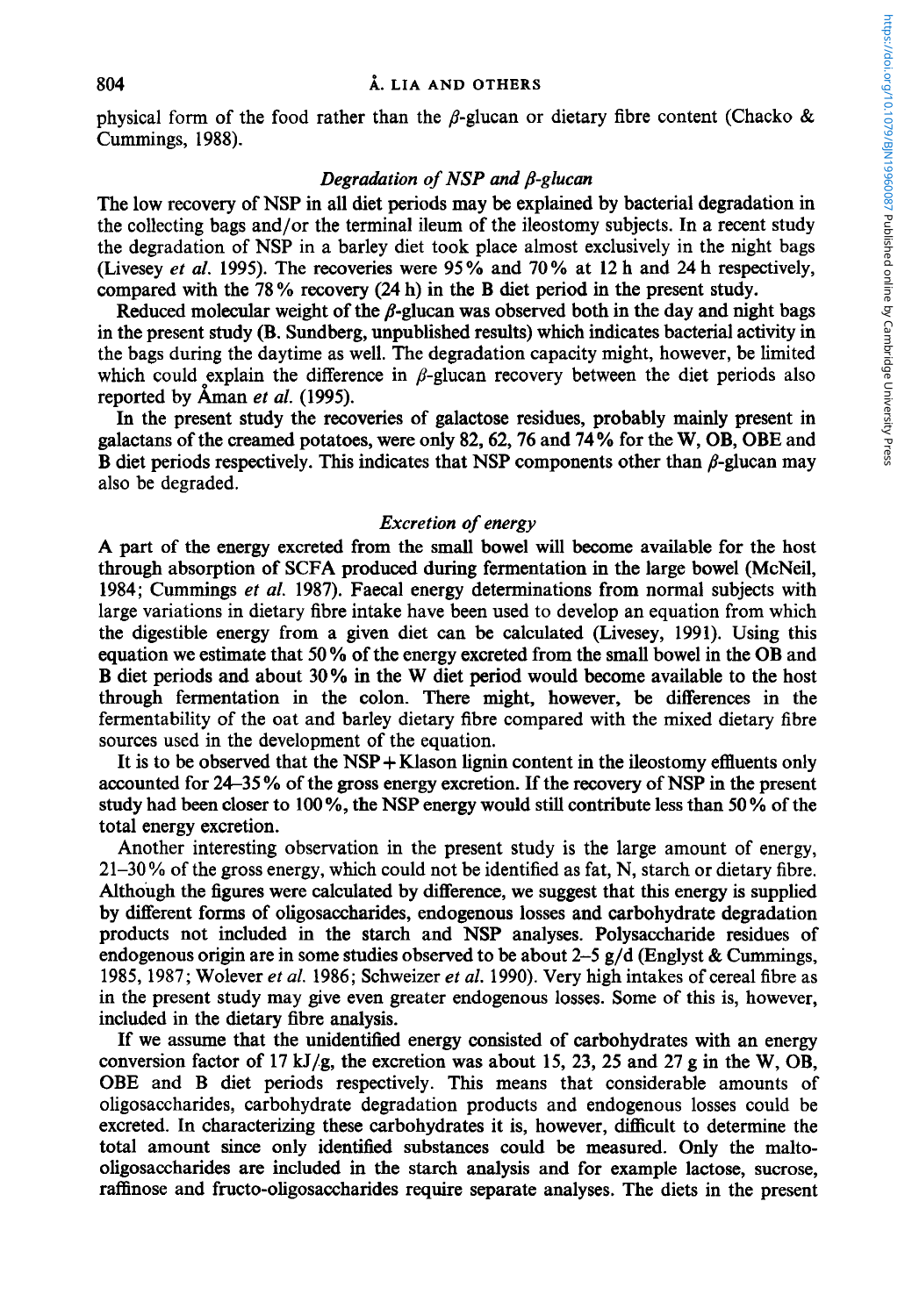Table *4. Composition of dry matter (g/24 h) in ileostomy efluentfrom subjects consuming*  four different diets\*

| w        | OВ     | OBE     | в    |              |
|----------|--------|---------|------|--------------|
| $29 - 0$ | 63.7   | 50-9    | 63.6 |              |
| 14.9     | 23.5   | 250     | 26.9 |              |
| 43.9     | 87.2   | 75.9    |      |              |
| 46.5     | $91-4$ |         |      |              |
| 2.6      | 4.2    | $4 - 6$ | 7.5  |              |
|          |        |         | 80.5 | 90.5<br>98.0 |

**(Median values for nine subjects)** 

W, wheat diet; OB, oat bran diet; OBE, oat bran diet with  $\beta$ -glucanase (EC 3.2.1.4); B, barley fibre diet. \* **For details of diets, see Table 1.** 

t **Sum** *of* **fat, protein, enzyme-available starch and dietary fibre from Table 2.** 

1 **Calculated by difference from the energy excretion (total energy excretion** - **energy in analysed nutrients) and 17 kJ/g.** 

**<sup>4</sup>Total dry weight** - **sum, assumed to be ash.** 

study contained large amounts of cereals and potatoes which contain different kinds of oligosaccharides. Oat bran and whole barley kernels both contain about 1% of oligosaccharides other than malto-oligosaccharides and sucrose (MacGregor & Batty, 1993; Wood, 1993). Raffinose, gluco-difructose and other fructans are present. Wheat kernels contain 1.7 % oligosaccharides mainly as gluco-difructose, gluco-fructosans and raffinose (Pomeranz, 1988). Another component in the diet was honey **(40-60** g/d) which contains twenty different oligosaccharides in amounts up to 7.5 % (Swallow & Low, 1990).

We analysed two of the effluent samples in the present study for sucrose, lactose, trehalose, raffinose, malto-hexose and gluco-difructose using the method of Carlsson *et al.*  (1992). In total there was only about 0.3 g in both an OB and B diet effluent. There are, however, still unidentified oligosaccharides. Nutrient complexes such as, for example, gluco-proteins and galacto-lipids may be present as well, and these will not be included in the analyses.

It is also to be observed that considerably more unidentified carbohydrates (calculated) were found in the oat and barley diet periods than in the wheat period which supports the idea that residues from the degradation of  $\beta$ -glucan could account for some of the unidentified energy as well. NSP with  $DP < 10$  are not included in the analyses.

In a study by Schweizer *et al.* (1990), 94-103 % of the dry effluent weight from potatoand bean-flake diets was identified by analysis of fat, protein, starch and 'other carbohydrates' according to Dubois (1956). Separate analyses of sucrose, lactose, raffinose and stachyose accounted, however, for less than **50%** of the 'other carbohydrates'. This indicates that other carbohydrates, probably oligosaccharides, were present as well. In the present study the weight of analysed nutrients and calculated weight of unidentified energy (calculated as carbohydrates,  $17 \text{ kJ/g}$ ) accounted for 92–95% of the dry weight of the effluents (Table **4).** The difference (2.67.5 g) corresponds to the amounts of ash observed in a similar study to be **5.3** and 6.6 g in the ileostomy content from a low-fibre and highfibre diet respectively (Sandberg et *al.* 1981). This calculation of substrates supports the idea that the amount of unidentified energy calculated as carbohydrates corresponds with the amount of unidentified dry matter.

The fact that the  $\beta$ -glucan in oat bran bread does not influence the digestibility of starch in the small bowel is one of the main findings of the present study. The increased starch recovery with the fibre-rich barley diet could probably be explained by factors other than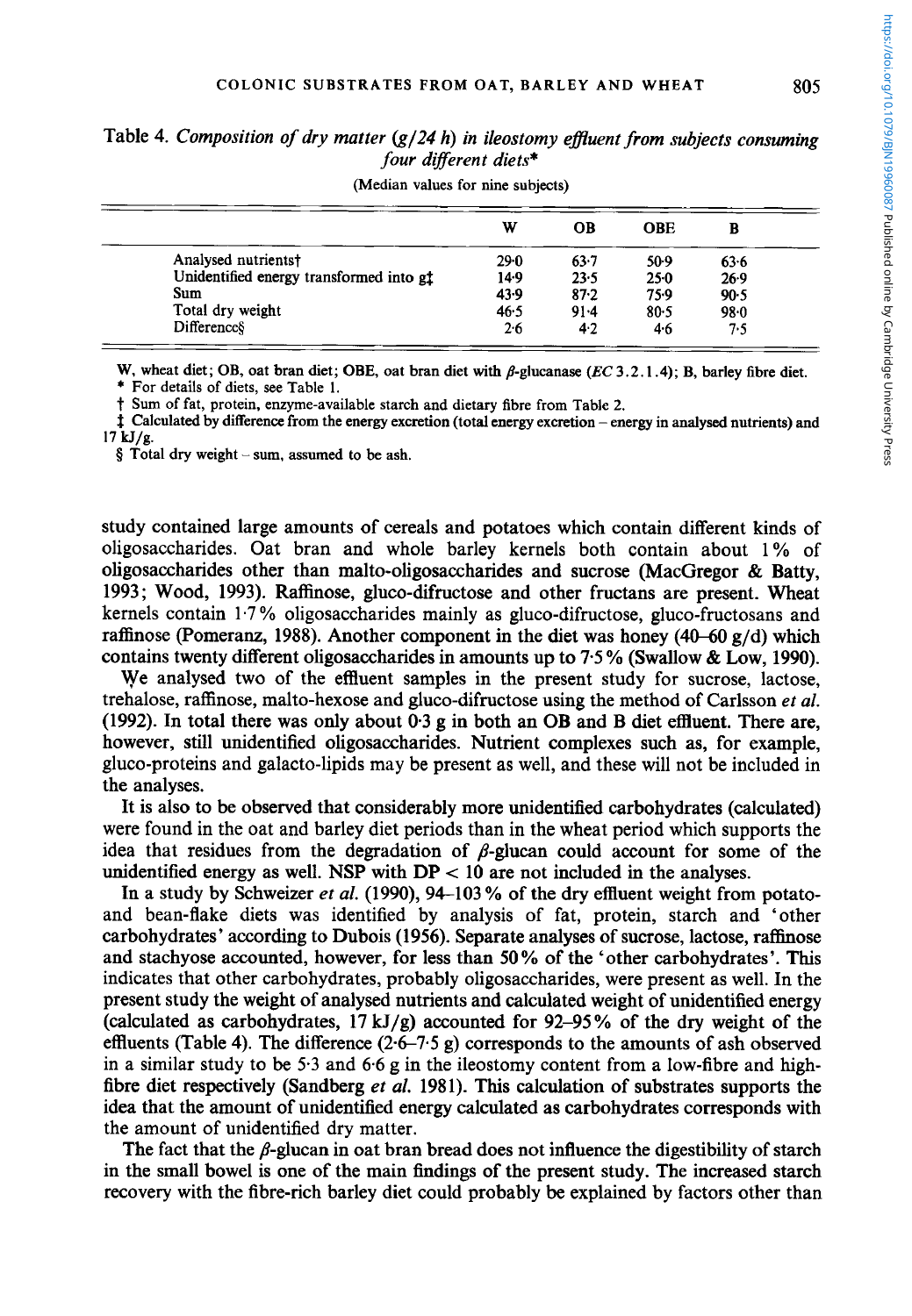### 806 **A.** LIA AND OTHERS

the  $\beta$ -glucan content. Another finding was the considerable amounts of energy-supplying nutrients other than fat, protein, starch and dietary fibre excreted from the small bowel in all diet periods. We suggest these to be different kinds of oligosaccharides, nutrient complexes and endogenous losses. Methods for identifying and analysing these components should be developed and the role of carbohydrate components other than NSP and starch as substrates for colonic fermentation and colon cancer development ought to be investigated.

This study was supported by grants from the Swedish Council for Forestry and Agricultural Research, project number **50-0144/92.** 

#### REFERENCES

- bltman, D. (1991). *Practical Statistics for Medical Research,* p. 535. London: Chapman and Hall.
- Aman, P. & Graham, H. (1987). Analysis of total and insoluble mixed-linked  $(1 \rightarrow 3)$ ,  $(1 \rightarrow 4)$ - $\beta$ -D-glucans in barley and oats. *Journal of Agricultural and Food Chemistry* **35,** 704-709.
- Aman, P., Pettersson, D., Zhang, **J.-X.,** Tidehag, P. & Hallmans, G. (1995). Starch and dietary fiber components are excreted and degraded to variable extents in ileostomy subjects consuming mixed diets with wheat or oat bran bread. *Journal of Nutrition* **125,** 2341-2347.
- Aman, P., Westerlund, E. & Theander, O. (1994). Determination of starch using a thermostable  $\alpha$ -amylase. In *Methods in Carbohydrate Chemistry,* pp. 11 1-1 15 [J. BeMiller, D. Manners and R. Surgeon, editors]. New York: John Wiley and Sons, Inc.
- Andersson, H., Bosaeus, I., Ellegård, L., Hallgren, B., Hultén, L. & Magnusson, O. (1984a). Comparison of an elemental and **two** polymeric diets in colectomized patients with and without intestinal resection. *Clinical Nutrition* **3,** 18S-189.
- Andersson, H., Hultén, L., Magnusson, O. & Sandström, B. M. (1984b). Energy and mineral utilization from a peptide-based elemental diet and a polymeric enteral diet given **to** ileostomists in the early postoperative course. Journal of Parenteral and Enteral Nutrition 8, 497-500.
- Asp, N. G., Johansson, C. G., Hallmer, H. & Siljeström, M. (1983). Rapid enzymatic assay of insoluble and soluble dietary fiber. *Journal of Agricultural and Food Chemistry* 31, 476-482.
- Bach Knudsen, K. E. & Hessov, I. (1995). Recovery of inulin from Jerusalem artichoke *(Helianthus tuberosus* **L.)**  in the small intestine of man. *British Journal of Nutrition* **74,** 101-113.
- Bosaeus, I. & Andersson, H. (1987). Short-term effect of **two** cholesterol-lowering diets on sterol excretion in ileostomy subjects. *American Journal of Clinical Nutrition* **45,** 54-59.
- Braaten, J. T., Wood, P. J., Scott, F. W., Riedel, K. D., Poste, L. M. & Collins, M. W. (1991). Oat gum lowers glucose and insulin after an oral glucose load. *American Journal of Clinical Nutrition* **53,** 1425-1430.
- Carlsson, N. G., Karlsson, **H.** & Sandberg, **A. S.** (1992). Determination of oligosaccharides in foods, diets, and intestinal contents by high-temperature gas chromatography and gas chromatography/mass spectrometry. *Journal of Agricultural and Food Chemistry* **40,** 2404-2412.
- Cassidy, A., Bingham, **S.** A. & Cummings, J. H. (1994). Starch intake and colorectal cancer risk: an international comparison. *British Journal of Cancer 69,* 937-942.
- Chacko, A. & Cummings, J. H. (1988). Nitrogen losses from the human **small** bowel: obligatory losses and the effect of physical form of food. *Gut* 29, 809-815.
- Chapman, R. W., Sillery, J. K., Graham, M. M. & Saunders, D. R. (1985). Absorption of starch by healthy ileostomates: effect of transit time and of carbohydrate load. *American-Journal of Clinical Nutrition* **41,**  1244-1 248.
- Cummings, J. H., Bingham, **S.** A,, Heaton, K. W. & Eastwood, M. A. (1992). Fecal weight, colon cancer risk, and dietary intake of nonstarch polysaccharides (dietary fiber). *Gastroenterology* **103,** 1783-1789.
- Cummings, J. H., Pomare, E. W., Branch, W. J., Naylor, C. P. E. & Macfarlane, G. T. (1987). Short chain fatty acids in human large intestine, portal, hepatic and venous blood. *Gut* **28,** 1221-1227.

Drasar, B. **S.** & Hill, M. J. (1974). *Human Intestinal Flora,* pp. 3643. London: Academic Press.

- Dubois, M., Gilles, K. A., Hamilton, J. K., Reben, P. A. & **Smith,** F. (1956). Colorimetric method for determination of sugars and related substances. *Analytical Chemistry* 28, 350–356.
- Englyst, H. N. & Cummings, J. H. (1985). Digestion of the polysaccharides of some cereal foods in the human small intestine. *American Journal of CIinicaI Nutrition* **42,** 778-787.
- Englyst, H. N. & Cummings, J. H. (1987). Digestion of polysaccharides of potato in the small intestine of man. *American Journal of Clinical Nutrition* **45,** 423-431.
- Englyst, H. N., Kingman, **S.** M. & Cummings, J. H. (1992). Classification and measurement of nutritionally important starch fractions. *European Journal of Clinical Nutrition 46,* S33-S50.
- Finegold, **S.** M., Sutter, **V. L.,** Boyle, J. D. & Shimada, K. (1970). The normal flora of ileostomy and transverse colostomy effluents. *Journal of Infectious Diseases* 122, 376-381.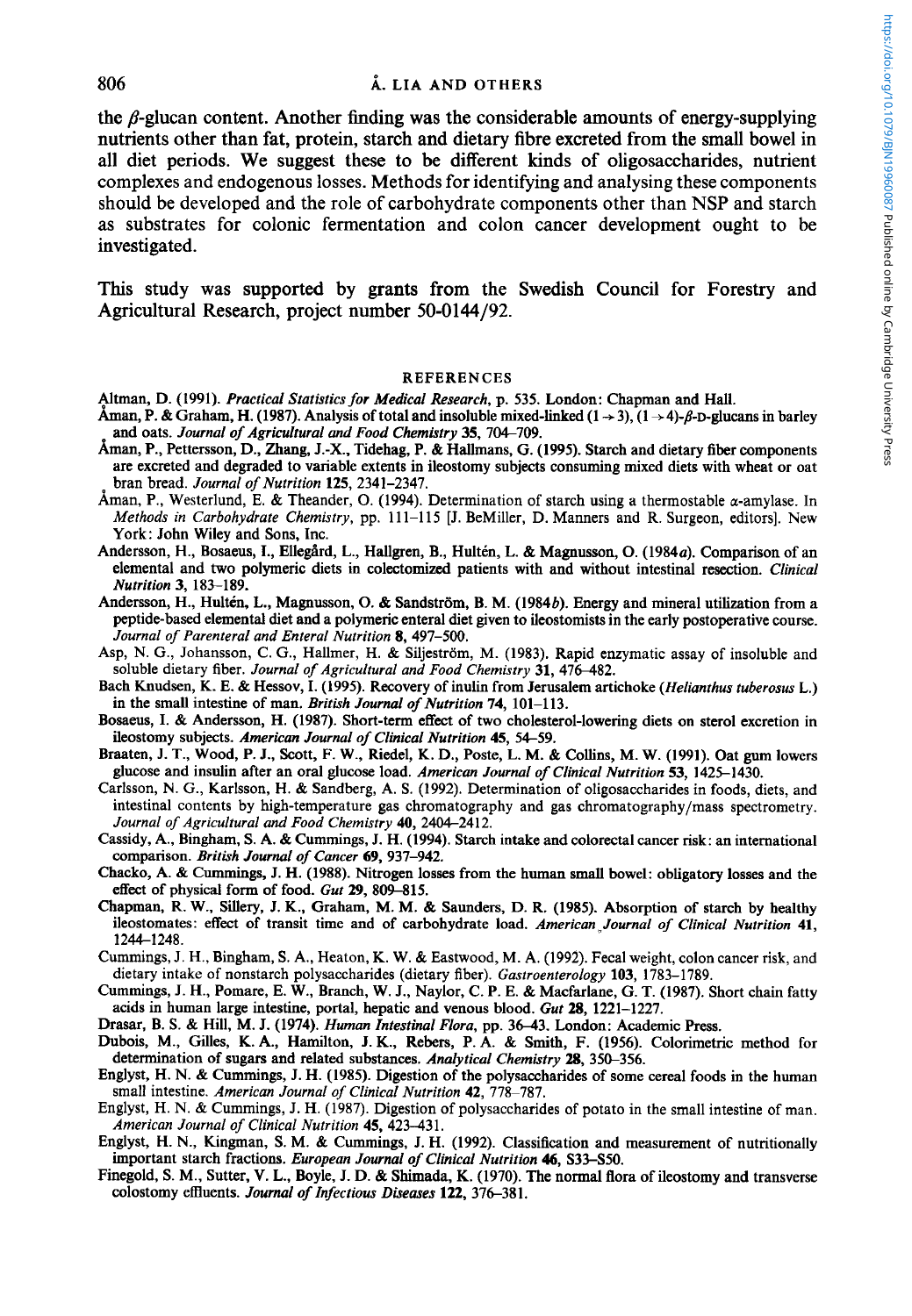Hill, G. *L.* (1976). *Ileostomy, Surgery, Physiology, and Management.* New York: Grune and Stratton.

- Holgate, A. M. & Read, N. **W.** (1983). Relationship between small bowel transit time and absorption of a solid meal. Influence of metoclopramide, magnesium sulfate, and lactulose. *Digestive Diseases and Sciences* **28,**  8 12-8 19.
- Howe, G. R., Benito, E., Castelleto, R., Cornée, J., Estève, J., Gallagher, R. P., Iscovich, J. M., Deng-ao, J., Kaaks, R., Kune, G. A., Kune, S., L'AbW, K. A., **Lee,** H. P., Miller, A. B., Peters, R. K., Potter, J. D., Riboli, E., Slattery, M. **L.,** Trichopoulos, D., Tuyns, A., Tzonou, A., Whittlemore, A. S., Wu-Williams, A. H. & Zheng, S. (1992). Dietary intake of fiber and decreased risk of cancer of the colon and rectum: evidence from the combined analysis of 13 case-control studies. *Journal of the National Cancer Institute 84,* 1887-1896.
- Kim, Y. S., Tsao, D., Siddiqui, B., Whitehead, J. S., Arnstein, P., Bennett, J. & Hicks, J. (1980). Effects of sodium butyrate and dimethylsulfoxide on biochemical properties of human colon cancer cells. *Cancer* **45**, 1185–1192.
- Lia, A., Hallmans, G., Sandberg, A. S., Sundberg, B., Aman, P. & Andersson, H. (1995). Oat  $\beta$ -glucan increases bile acid excretion and a fibre-rich barley fraction increases cholesterol excretion. A study in ileostomy subjects. *American Journal of Clinical Nutrition* 62, 1245-1251.
- Livesey, G. (1991). Calculating the energy values **of** foods: towards new empirical formulae based on diets with varied intakes of unavailable complex carbohydrates. *European Journal of Clinical Nutrition* 45, 1–12.<br>Livesey, G., Wilkinson, J. A., Roe, M., Faulks, R., Clark, S., Brown, J. C., Kennidy, H. & Elia, M. (1995).
- Inhence of the physical **form** of barley grain **on** the digestion of its starch in the human small intestine and implications for health. *American Journal of Clinical Nutrition* **61,** 75-81.
- Macfarlane, G. T. & Cummings, J. H. (1991). The colonic flora, fermentation, and large bowel digestive function. **In** *The Large Intestine: Physiology, Pathophysiology and Disease,* pp. 51-91 *[S.* F. Philips, J. H. Pemberton and R. G. Shorter, editors]. New York: Raven Press, Ltd.
- MacGregor, A. W. & Batty, R. **S.** (1993). *Barley, Chemistry and Technology.* St Paul, MN: American Association of Cereal Chemists, Inc.
- McNeil, N. I. (1984). The contribution of the large intestine to energy supplies in man. *American Journal of Clinical Nutrition* 39, **338-342.**
- Pomeranz, Y. (1988). *Wheat Chemistry and Technology.* St Paul, MN: American Association of Cereal Chemists, Inc.
- Roediger, W. E. W. (1980). Role of anaerobic bacteria in the metabolic welfare of the colonic mucosa in man. *Gut*  **21,** 793-798.
- Sandberg, A. *S.,* Ahderinne, R., Andersson, H., Hallgren, B. & Hulten, L. (1983). The effects of citrus **pectin on**  the absorption of nutrients in the small intestine. *Human Nutrition: Clinical Nutrition* 37C, 429-440.
- Sandberg, A. S., Andersson, H., Hallgren, B., Hasselblad, K. & Isaksson, **B.** (1981). Experimental model for in **vivo** determination of dietary fibre and its effect **on** the absorption of nutrients in the small intestine. *British Journal of Nutrition* **45,** 283-294.
- Scheppach, W., Bach, M., Bartram, P., Christl, S., Bergthaller, W. & Kasper, H. (1991). Colonic fermentation of potato starch after a freeze-thaw cycle. *Digestive Diseases and Sciences 36,* 1601-1605.
- Scheppach, W., Fabian, C., Sachs, M. & Kasper, **H.** (1988). Effect of starch malabsorption **on** fecal SCFA excretion in man. *Scandinavian Journal of Gastroenterology* 23, 755-759.
- Schweizer, T. F., Andersson, H., Langkilde, A. M., Reimann, S. & Torsdottir, I. (1990). Nutrients excreted in the ileostomy effluents after consumption of **mixed** diets with bread and potatoes. **11.** Starch, dietary fibre and sugars. *European Journal of Clinical Nutrition 44,* 567-575.
- Siegel, S. & Castellan, N. J. (1988). *Nonparametric Statistics for the Behavioral Sciences*, 2nd ed. Singapore: McGraw-Hill Book Co.
- Southgate, D. A. T. & Durnin, J. V. G. A. (1970). Calorie conversion factors. *An* experimental reassessment of the factors used in the calculation of the energy value of human diets. *British Journal of Nutrition* 24, 517–535.
- Sundberg, B., Pettersson, D. & Aman, P. (1995). Nutritional properties of fibre-rich barley products fed to broiler chickens. *Journal of the Science of Food and Agriculture* 67, 469-476.
- Swallow, K. W. & Low, N. H. (1990). Analysis and quantitation of the carbohydrates in honey using highperformance liquid chromatography. *Journal of Agricultural and Food Chemistry* 38, 1828-1832.
- Systat (1992). *Systat for Windows: Statistics*, Version 5 Edition. Evanston, IL: Systat, Inc.
- Theander, O., Aman, P., Westerlund, E., Andersson, R. & Pettersson, D. (1995). Total dietary fiber determined as neutral sugar and uronic acid residues, and **lignin** (the Uppsala method): collaborative study. *Journal of the Association of Official Analytical Chemists 78, 1030-1044.*
- Tornqvist, H., Rissanen, A. & Andersson, H. (1986). Balance studies in patients with intestinal resection. *British Journal of Nutrition 56,* 11-16.
- Trock, B., Lanza, E. & Greenwald, P. (1990). Dietary fiber, vegetables, and colon cancer: critical review and metaanalyses **of** the epidemiologic evidence. *Journal of the National Cancer Institute* **82,** 650-661.
- Webster, F. **H.** (editor) (1986). *Oats, Chemistry and Technology.* St Paul, MN: American Association of Cereal Chemists, Inc.
- Westerlund, E., Theander, O., Andersson, R. & Aman, P. (1989). Effects of baking on polysaccharides in white bread fractions. *Journal of Cereal Science* **10,** 149-156.
- Wolever, T. M. S., Cohen, Z., Thompson, L. U., Thorne, M. J., Jenkins, M. J. A., Prokipchuk, E. J. & Jenkins, D. J. A. (1986). Ileal loss of available carbohydrate in man: comparison of a breath hydrogen method with direct measurement using a human ileostomy model. *American Journal qf Gastroenterologv* **81, 1** 15-122.